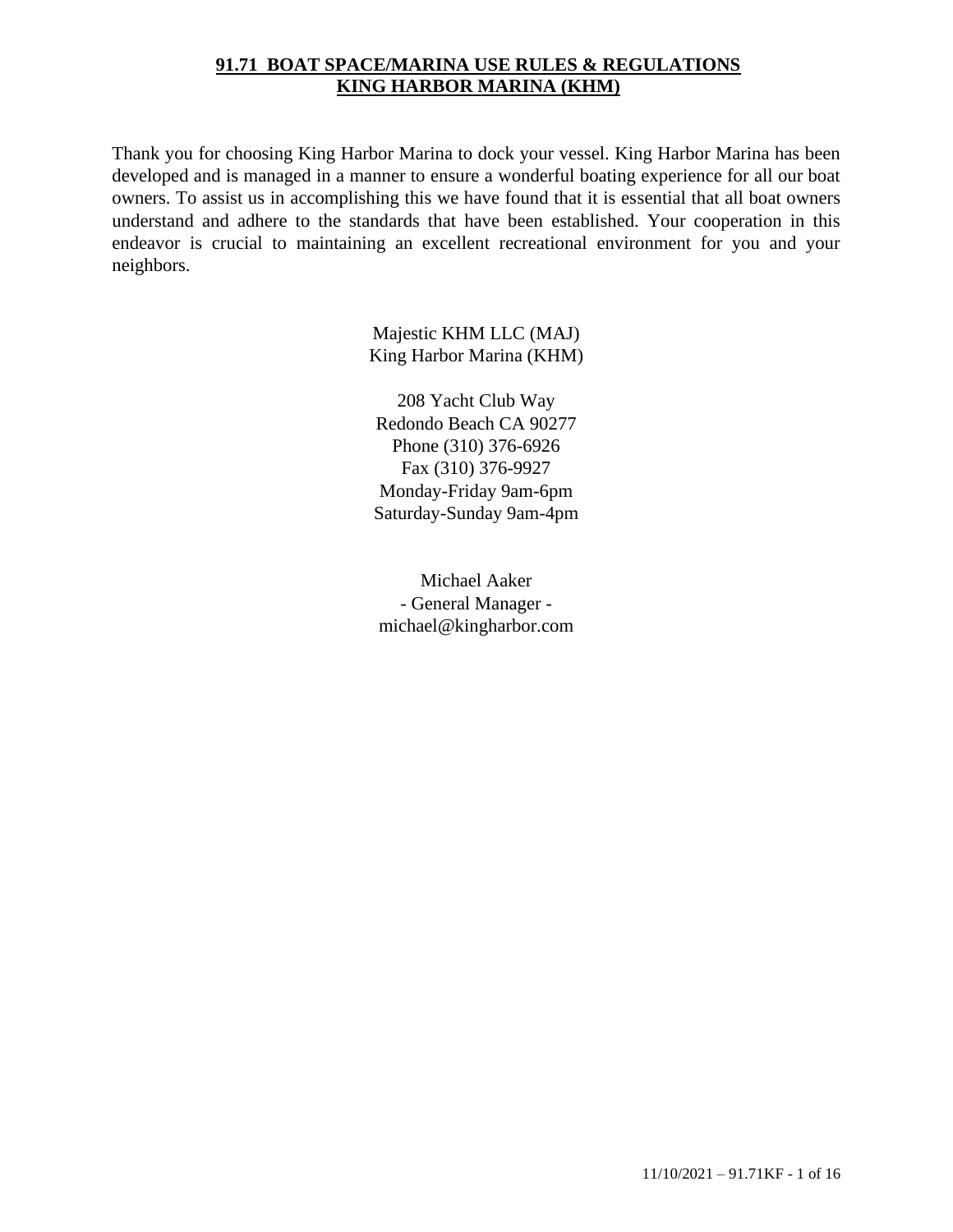# **TABLE OF CONTENTS**

| I.   |                              |
|------|------------------------------|
| II.  |                              |
|      | A., GENERAL                  |
|      | <b>B. STORAGE ON DOCKS</b>   |
| III. |                              |
|      | A. BERTHING OF VESSEL        |
|      | <b>B. USE OF SLIP</b>        |
|      | C. VESSEL MAINTENANCE        |
| IV.  |                              |
| V.   |                              |
| VI.  |                              |
|      | A. GENERAL                   |
|      | <b>B. PETS IN THE MARINA</b> |
|      |                              |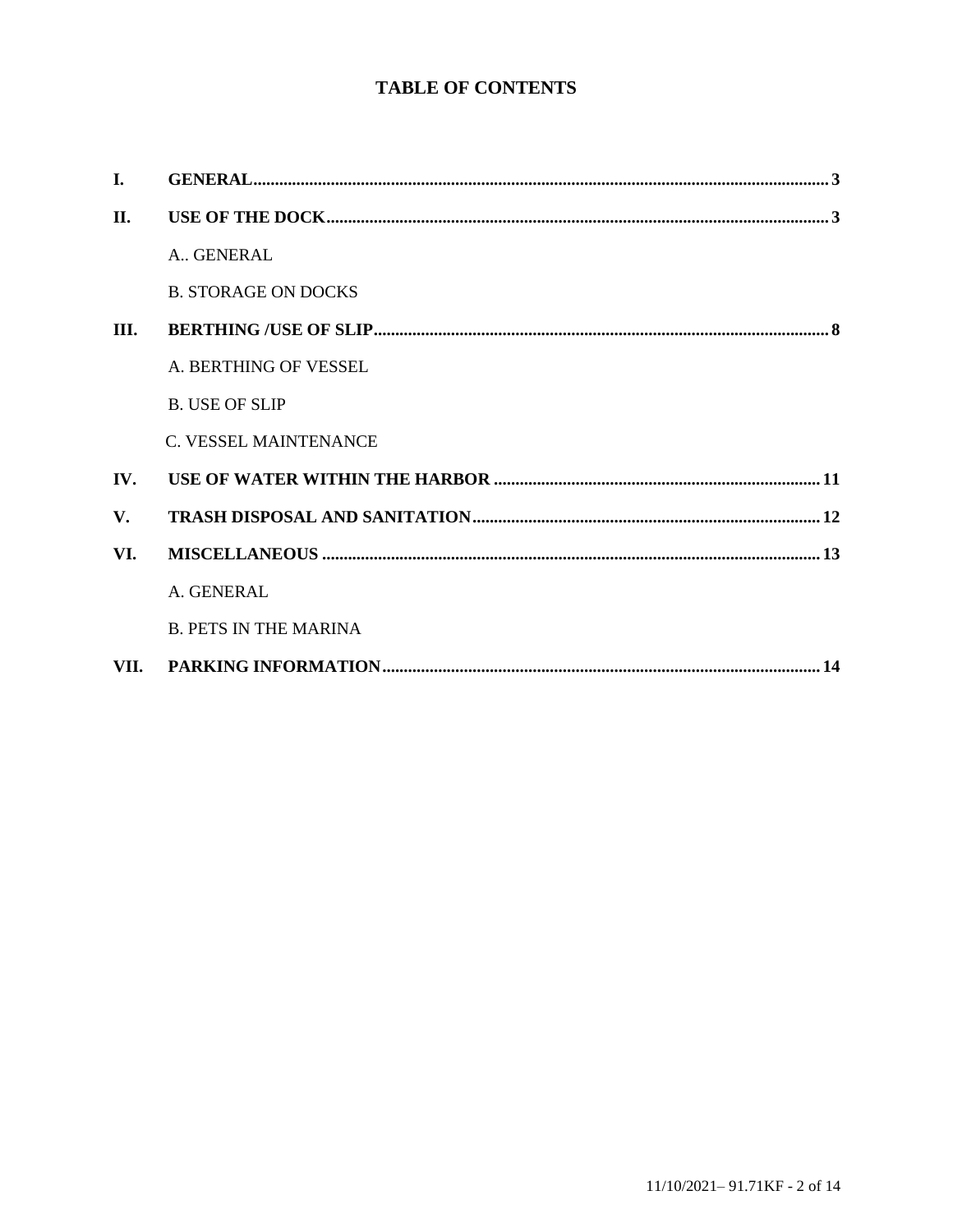### <span id="page-2-0"></span>**I. GENERAL**

- A. This document is an Addendum to the 91.14 Maritime Contract for Private Wharfage (hereinafter the "Wharfage Contract") with King Harbor Marina (the "Marina") and describes the legal conditions which specifically affect the boat owner(s) (the "Owner"), his/her vessel (the "Vessel"), and his/her use of the boat slip (the "Slip"). The Wharfage Contract should be read in conjunction with this set of rules and regulations as both are binding upon the Owner(s), the Vessel, and his/her guests.
- B. To the extent the Wharfage Contract and this Addendum are inconsistent or redundant, the Wharfage Contract shall control and be effective.
- C. In the event of a fire, medical emergency, threat to life, or other police matter, call 911.
- D. In the event of an emergency during normal Marina office business hours (9:00 AM to 6:00 PM, Monday through Friday; 9:00 AM to 4:00 PM Saturday, 10:00 AM to 4:00 Sunday, and on certain holidays), the Owner may contact the Marina business office at (310) 376-6926 and the appropriate personnel will respond to the problem in a timely manner. When the Marina office is closed, the Owner may call (310) 376-6926, Ext. 140 to reach the appropriate personnel. Upon notice of an emergency, a responsible employee will respond to the problem within a reasonable amount of time. An emergency is defined as an event where damage to property exceeds \$250 or there is a possibility of physical harm to an individual.
- E. The Rules and Regulations are addressed under the following categories. The headings and captions contained in this Addendum are for convenience purposes only and are not determinative nor are they to be considered in construction of the terms or provisions herein.

#### <span id="page-2-1"></span>**II. USE OF THE DOCK**

- A. GENERAL
	- 1. **Vessel Boarding**. Unless arrangements are made with the adjacent boat owner, all **vessels are required to be boarded from the finger closest to the dock entrance gate/gangway** (except for inside ties, side ties, or other slips which share or only have one finger to access the vessel).
	- 2. **Slip Amenities**. The Marina will provide each slip with two (2) cleats and rub railing on each finger, one dock box, and electricity supplied by one twist lock receptacle with a 20 amp minimum (increased electrical capacity may be possible at an additional charge; see the Marina office). Owner may request the Marina to install additional cleats (Marina provided) or dock rollers (Owner provided). Any dock rollers provided by Owner and installed by the Marina will become the permanent property of the Marina.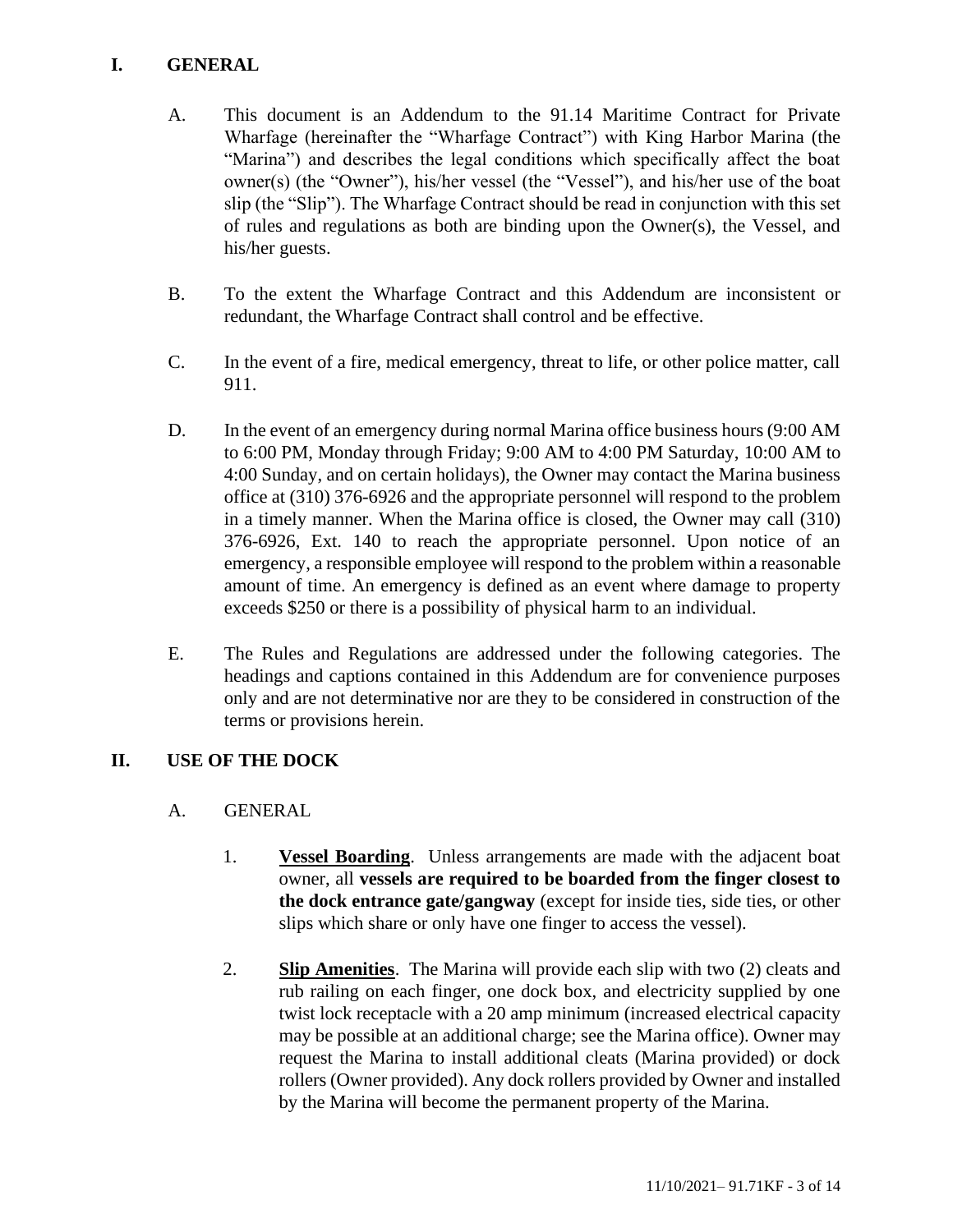- 3. **Locks to Secure Property**. Owner is strongly encouraged to use a substantial lock for any storage locker, dock box, or electrical meter. Marina personnel will use every reasonable effort to protect Owner's possessions, but assumes no responsibility for the same (no valuable property should ever be stored in a dock box or in a marina locker). Owner is advised that in the event of a maintenance repair, emergency, or fire department inspection his/her lock on the dock box or land locker may be cut and replaced with a Marina lock.
- 4. **Dock Carts Belonging to Owner**. Dock carts owned by Owner may be stored on the Vessel or behind the dock box within the boundaries of the Owner's slip.
- 5. **Dock Carts Belonging to Marina**. The Marina provides one dock cart for each dock (labeled with corresponding dock letter) for use by all boat owners; it must be returned to the rack near the dock's gangway after use. Boat owners are requested to contact the Marina if the supplied dock cart is not in its proper location.
- 6. **Carpeting**.Carpeting is not allowed on the dock or to be attached to any surface owned by the Marina. Dock mats may be placed in lieu of a boarding step if they conform to the standard set by the Marina (a black rubber/plastic material no larger than  $18" \times 24"$ ).
- 7. **Obstructions**. Owner shall not extend a mooring line, water hose, electrical cable or other service line across a main walkway or cause any obstacle such as a ladder, tool, canvas, or other material or equipment to obstruct free passage on a finger or dock.
- 8. **Barbecues**. Barbecues may not be left on the dock when not in use (ensure all charcoal/ashes are removed before being stored). Charcoal briquettes are subject to spontaneous ignition and must be kept in dry place. Use of a barbecue in a closed area is prohibited.
- 9. **Assemblage**. The dock areas are primarily for loading and unloading the Vessel and are not designed to accommodate large groups of people at any one time. For this reason, use of a specific dock area is limited to not more than six (6) people per a 100 sq. ft. of dock surface area.
- 10. **Offensive Conduct**. Disorderly, offensive or indecorous conduct by Owner, his/her guests, or invitees which might cause injury to a person, disturb other boat owners, cause damage to property, or harm the reputation of the Marina shall constitute cause for the immediate termination of the Wharfage Contract. Owner assumes full responsibility for the actions of his/her guests and invitees and agrees to be held jointly and severally liable for all consequences arising from the actions of his/her guests and invitees.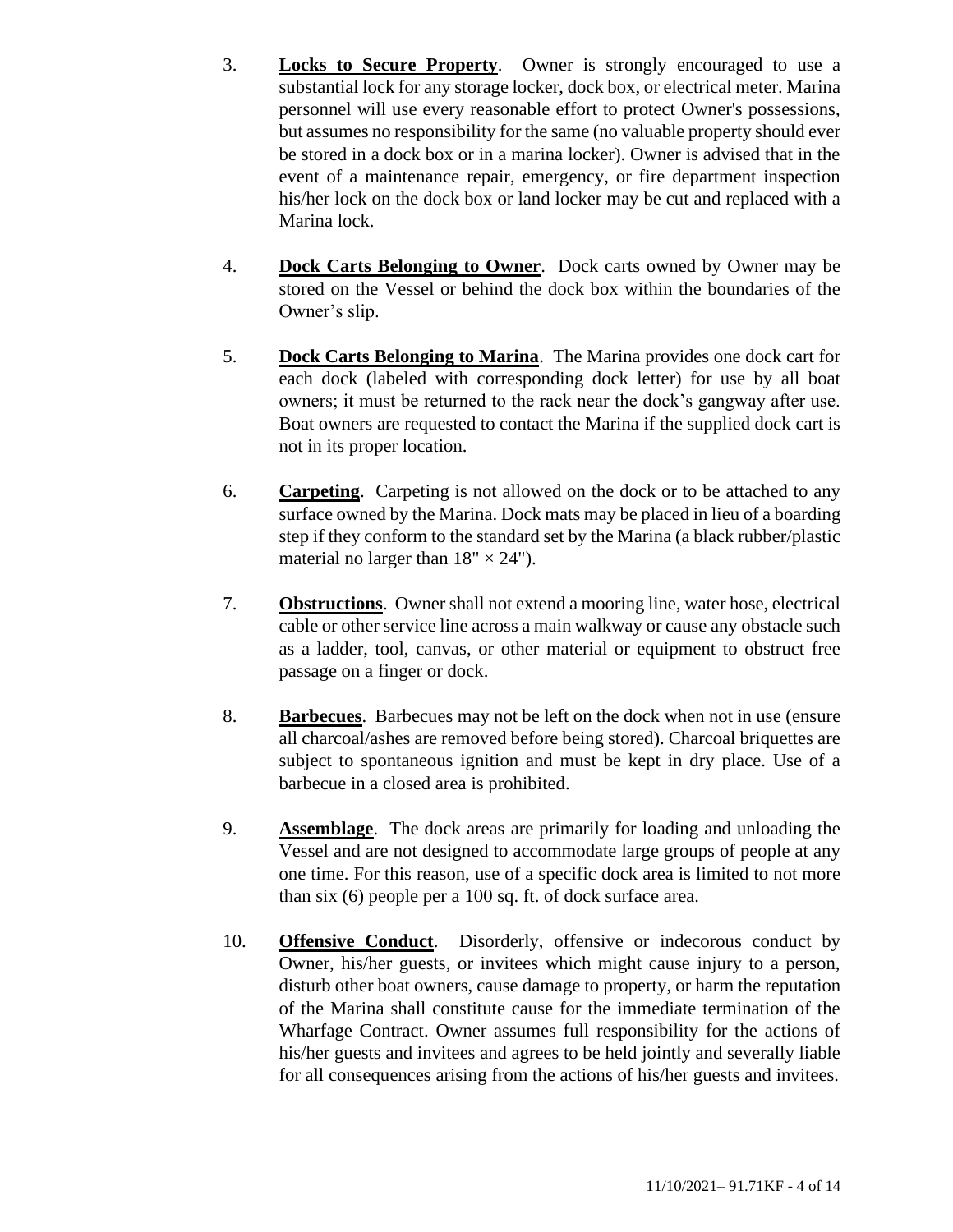- 11. **Games and Other Activities**.Games, bicycling, roller/inline skating, skateboarding, or use of any motorized vehicles on the docks is strictly prohibited.
- 12. **Children/Life Jackets**. Children under 12 years of age are not permitted on the Marina's docks without the immediate supervision of their parents or other responsible adults. All non-swimmers or children under 12 years of age must wear a life jacket at all times while on the docks.
- 13. **Hose Bibbs/Racks**. Hose bibbs are located at various intervals on the docks and are intended to be shared by all boat owners. Hose racks are provided by Marina upon request. Hoses are required to be stored in a safe manner after their use. Hoses are not permitted to be connected from the hose bibb to a vessel in any manner. In order to conserve water, the use of an automatic shut-off nozzle on hoses is also required. Any hose connected to a vessel or stored in an unsafe manner will be removed by Marina personnel.

#### B. STORAGE ON DOCKS

- 1. **Storage of Gear**. The Owner only has the use of the dock for loading, unloading, and for securing the Vessel. Gear can never block access to the end of a finger and/or to a vessel or be left on the dock. When gear is not in use, it must be stored in the slip's designated dock box, in/on the Vessel, in a rented locker, in a vehicle, or off of the Marina's premises. **No personal property of any nature is allowed to be stored on the docks other than which is permitted herein.**
- 2. **Potted Plants**. Potted plants are not allowed to be stored on the dock, on top or behind the dock box. If potted plants are stored on the Vessel, no more than three (3) plants may be on the deck of the Vessel. All potted plants on the deck of the Vessel must have a drip tray to catch any overflow from watering.
- 3. **Boarding Steps**. Boarding steps must be located whenever possible on the finger closest to land and adhere to the following requirements:
	- a. Boarding steps must allow five (5) feet of clearance from the end of the finger or from any obstruction in order to accommodate an emergency use of the finger or dock;
	- b. Boarding steps may not occupy a surface area no more than  $24" \times$ 48" in size. If the finger is less than 48" in width, the boarding steps may not occupy more than one half (1/2) of the width of the finger in order to allow emergency personnel access to the required five (5) feet at the end of the finger;
	- c. Boarding steps may not weigh more than 125 pounds, be affixed to the dock, or be of such design that one person cannot move it in the event of an emergency;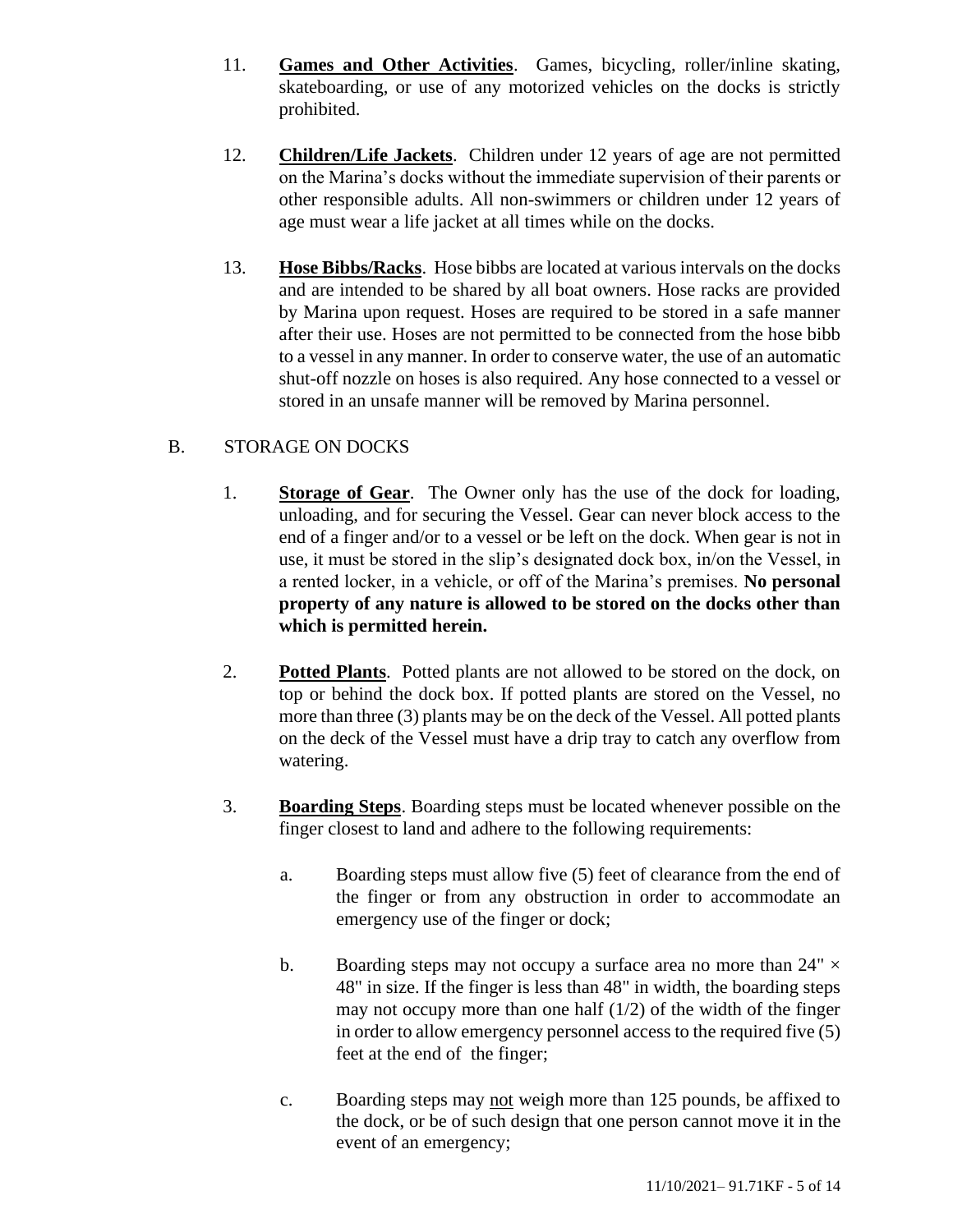- d. Boarding steps may not be higher than the gunwale of the vessel in the slip for which the boarding steps are used;
- e. **Boarding steps may not be used for storage of anything**.
- f. Boarding steps must have a KHM Property Identification Decal (PID) affixed on them in order for Marina personnel to quickly identify the owner at any time.
- 4. **Small Craft Storage**. For purposes of this Section all dinghies, sabots, kayaks, canoes, SUPs, and other auxiliary craft are collectively referred to as "dinghy" or "dinghies." All dinghies shall display a KHM Property Identification Decal (PID) in order for Marina personnel to quickly identify the owner at any time. Storage of dinghies is prohibited on the docks and limited to the following locations:
	- a. Dinghy Rack
		- (1) Monthly fee applies for storage;
		- (2) Rack space is assigned by Marina office;
		- (3) Located at dock level;
		- (4) Maximum length allowed is 10 feet;
		- (5) Maximum width allowed is 3 feet;
		- (6) Maximum weight capacity for a dinghy is 125 pounds.
	- b. Dinghy Water Tie
		- (1) Monthly fee applies;
		- (2) Dinghy ties are assigned by Marina office;
		- (3) Dinghy ties are approximately 14 feet in length with two cleats approximately 7 feet apart and include rub railing;
		- (4) No dock box or electricity is provided for a dinghy tie.

# c. Vacant Slip

- (1) Monthly fee applies;
- (2) Vacant slip is assigned by Marina office;
- (3) Various slips in the marina have been designated for use by dinghies. These slips are shared by up to four (4) dinghies per slip.
- (4) This is considered temporary storage. The Marina reserves the right to relocate any dinghy occupying a slip under this Section should that slip become permanently rented by a vessel or in the event the Marina requires some other use of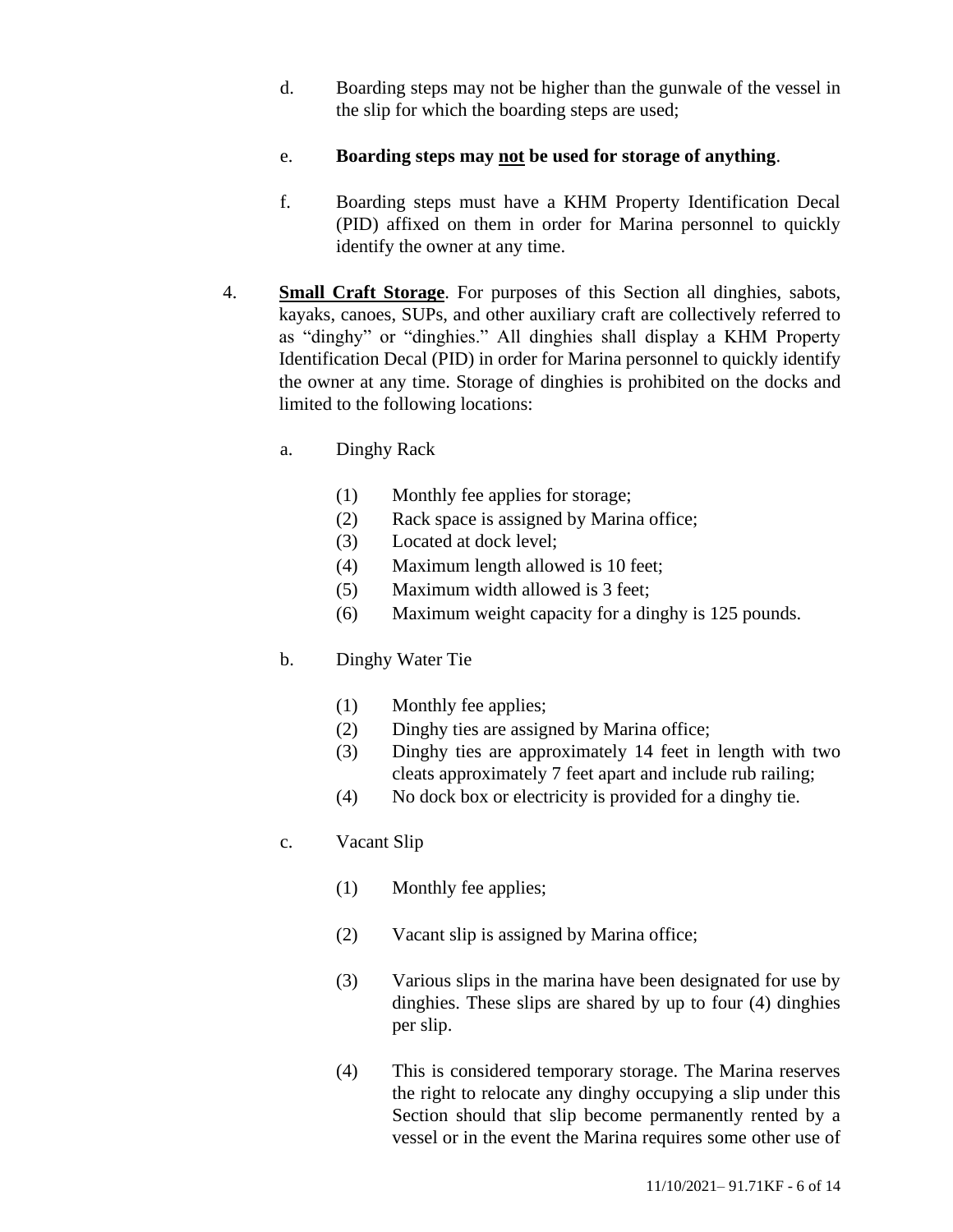the slip. In the event of such dinghy relocation, the Marina will make every effort to relocate the dinghy as close as possible to its original location, but makes no guarantee of the same.

- (5) Marina Policy 91.313 sets forth all terms and conditions regarding this Section.
- d. Owner's Slip/Vessel
	- (1) No monthly fee applies;
	- (2) Dinghy must be stored within the approved rented boundaries of the Slip's water area or on the Vessel. All dinghies, if tied within a slip, shall not extend over three (3) feet into the fairway beyond the end of the finger.
- 5. **Flammable Liquids**. Flammable and combustible liquids and/or materials must be stored in the following specific manner.
	- a. All flammable liquids must be kept in a closed storage container on the Vessel or in the dock box. A maximum of one (1) approved container with a five (5) gallon capacity is allowed. An "approved container" is defined as a metal container that has a self venting and self closing spout (must have a UL rating on the container). Plastic containers are prohibited as they often deteriorate over time, melt very rapidly, and add to the spread of fire.
	- b. All oily rags must be kept in a closed metal container.
	- c. No open flammable liquids can be stored anywhere within the boundaries of the Marina's premises.
	- d. Use of any flammable liquid for washing parts or for removing grease, dirt, or other substances is strictly prohibited.
	- e. The storage of any empty containers previously used for flammable liquids (unless free from explosive vapors) is prohibited. Empty UL approved safety containers may be kept in storage lockers.
	- f. Fueling at the Marina's docks in any manner is prohibited.
	- g. The Redondo Beach Fire Department has the right to inspect dock boxes for improperly stored flammable materials.
- 6. **Impound of Unauthorized Items**. Marina personnel will impound any unknown items in unassigned spaces and/or unauthorized locations under the following conditions: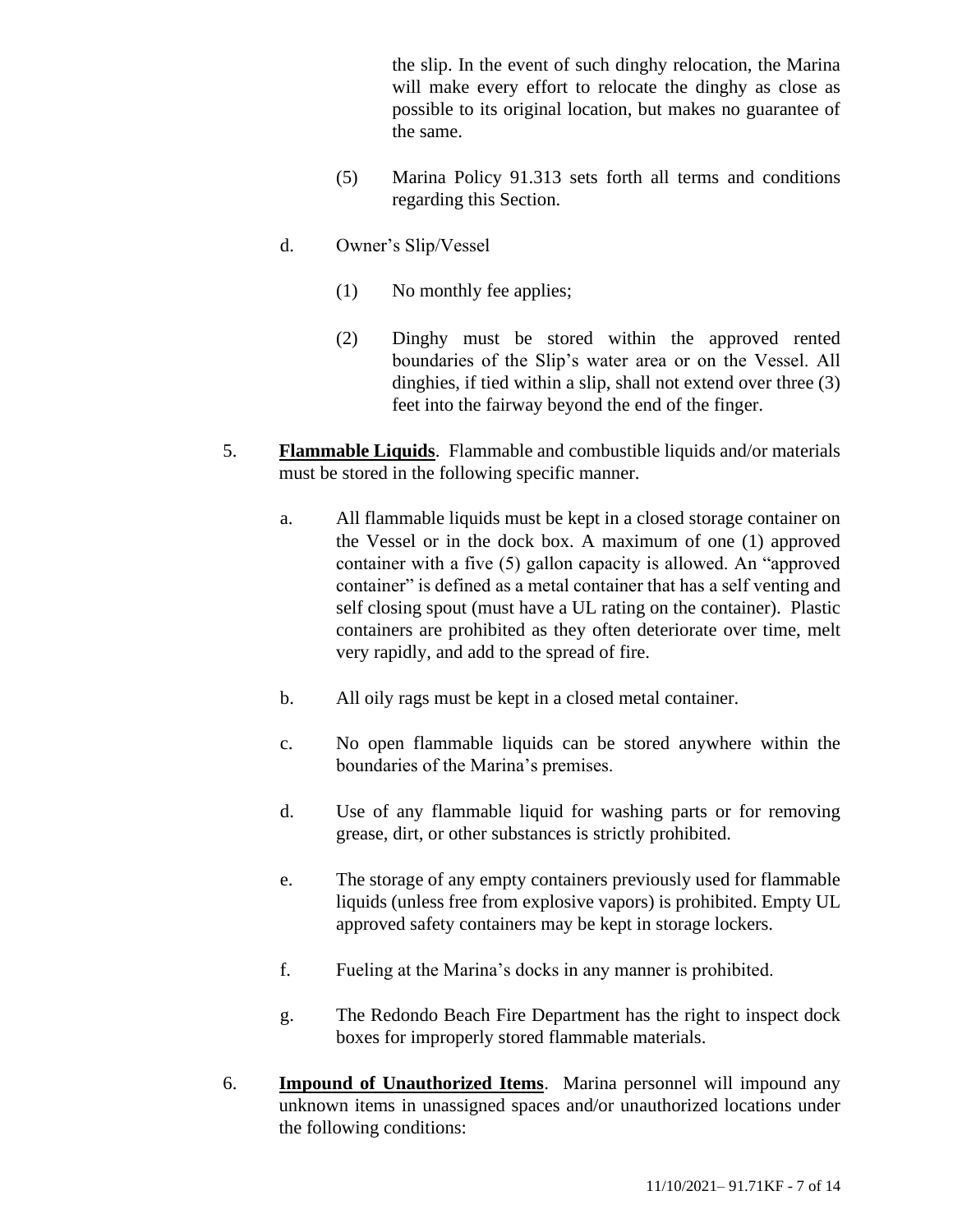- a. At the end of a seven (7) day notice period after the item is tagged with a Red Violation ticket ("Red Tag") – 92.13KF;
- b. Whenever possible if an Owner is known to be the owner of an illegally stored item, an e-mail, letter, or other form of communication with the Owner will be generated/attempted requesting its removal;
- c. Impounded items will be held in storage for a minimum three (3) month period;
- d. During this period, impounded items may be redeemed by payment of \$50 plus a maximum of \$1 per day storage for the period the item is held in storage.
- e. Unclaimed impounded items held in storage will be disposed of pursuant to state law.

## <span id="page-7-0"></span>**III. BERTHING OF VESSEL/USE OF SLIP**

#### A. BERTHING

- 1. **Maximum Length/Projections Beyond End of Berth**. The "maximum length" is measured from the head of the slip to the maximum projection allowed into the fairway/channel for all obstructions (including motors, dinghies, racks, railing, swim platforms, swim steps, booms, flagstaffs, masts, etc.). This projection into the channel is a maximum of three (3) feet unless otherwise noted for a particular slip.
- 2. **Maximum Width (Beam)**. The allowed vessel width (beam) in a boat space varies from 6' to 20'. Vessels with beams that may cause damage to a dock will be directed to move within five (5) days of written notice. Vessel beams that pose a severe hazard, especially over walkways, may be directed to move immediately.
- 3. **Dock Overhang**. If the Vessel's vertical bow overhang is above  $6' 6''$ over the dock, the maximum horizontal overhang over the dock shall be 48". If the Vessel's vertical bow overhang is below  $6' - 6''$  over the dock, no overhang is allowed.
- 4. **Overhang Charges**.Should the Vessel or any other obstruction extend beyond the "maximum boat length" that is allowed within a particular boat space, the Owner's account will be charged the established monthly fee per foot of overhang for the "excess overhang" until the boat or obstruction is removed. If the overhang obstruction is deemed a "hazardous obstruction" by the Harbor Master, the Vessel or the obstruction must be removed immediately upon notice by either the Harbor Master or the Marina.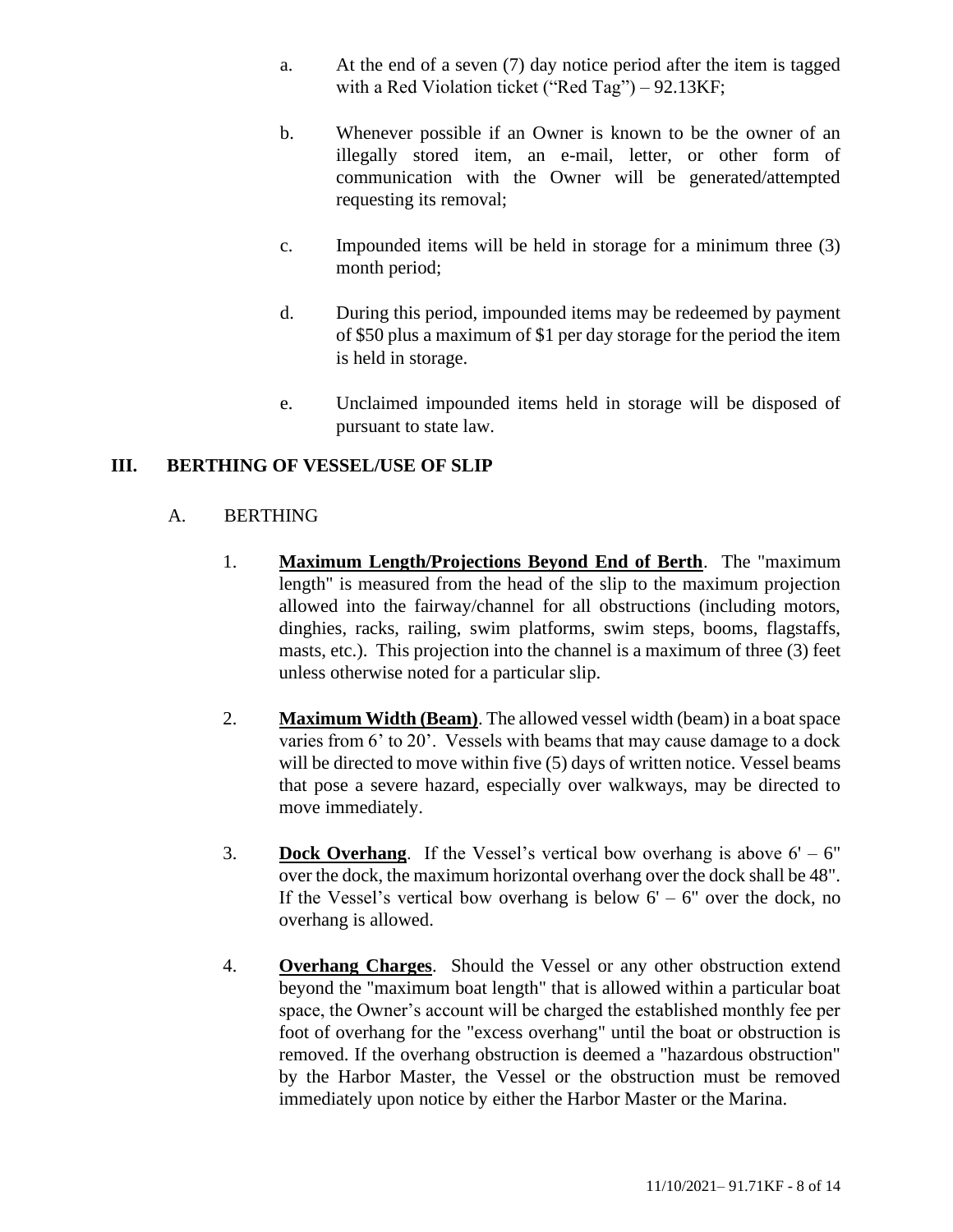- 5. **End-/Side-Ties**. The Vessel is required to be tied between the mooring marks [a vertical line one inch (1") in width and marked with "no boat structure beyond this line"] which in all cases are at least one foot from the end of the dock and in some cases, up to five (5) feet from the end in critical traffic areas. If the tie has no mooring marks, the boat may extend up to three (3) feet beyond the end of the tie.
- 6. **Safe Berthing**. All vessels shall be berthed in a safe manner.
- 7. **Unauthorized Berthing**. No vessel shall be berthed within the marina unless a Wharfage Contract is in effect between the vessel's owner and Marina.
- B. USE OF SLIP
	- 1. **Slip/Vessel Use for Pleasure Only**. Unless the Marina otherwise agrees in writing in advance, Owner shall use the Slip for the Vessel only for noncommercial, pleasure purposes and will not use the Vessel in connection with any commercial purpose. The Owner shall not advertise the Vessel for hire or any sort of other rental activity on any website or other publication unless the Marina otherwise agrees in writing in advance to permit such commercial advertising.
	- 2. **Wooden-Hulled Vessels**. Wooden-hulled vessels are not permitted in the marina without proof of vessel insurance and a complete vessel survey conducted within 365 days prior to the vessel occupying a slip at the marina. Final decision to permit a wooden-hulled vessel at the marina is at the sole discretion of the Marina.
	- 3. **Bottom Liners**. All bottom liners must conform to the following criteria.
		- a. Bottom liners must be self-floating and cannot use the dock to keep them from sinking;
		- b. Bottom liners may only be tied to the dock to keep it inside the boundaries of the slip;
		- c. Bottom liners must have tabs for clean water;
		- d. Bottom liners that put a load on the docks and cause any stress to the dock will be removed immediately by Marina at the Owner's expense;
		- e. Bottom liners remaining after the Wharfage Contract is terminated will be removed by the Marina. All costs associated with said removal will be the responsibility of Owner.
	- 4. **Boat Lifts**. Ballast-type boat lifts such as the HydroHoist brand are strictly prohibited in the marina. In the past, they have caused damage to the docks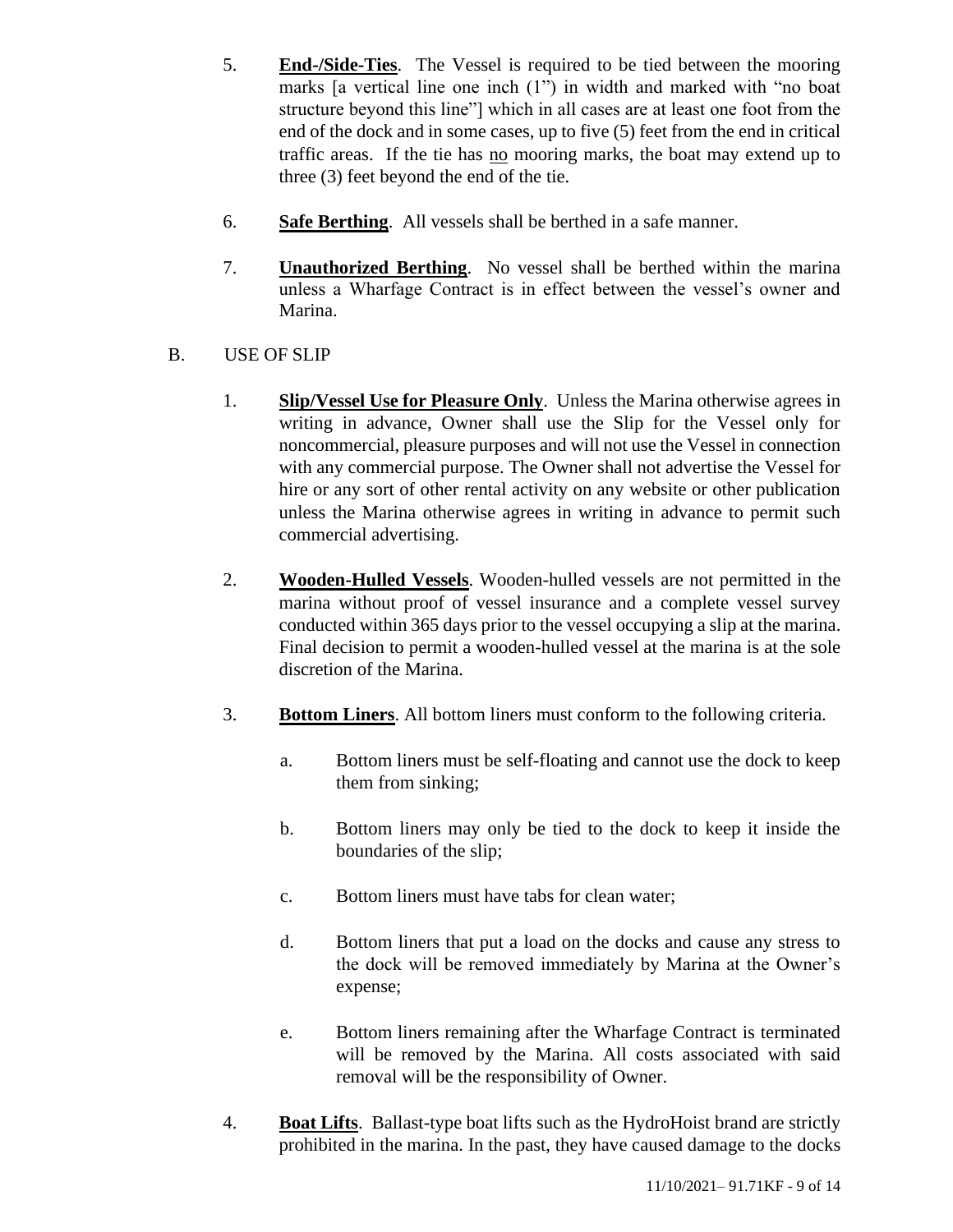and have become a liability to the marina. Should Owner install a ballasttype boat lift in the Slip without prior written approval of the Marina, it shall constitute cause for the immediate termination of the Wharfage Contract. Other types of boat lifts of such design as to prevent damage to the docks may be approved on a case-by-case basis by the Marina. All approvals must be made by the Marina in writing in advance of such boat lift being located at the marina.

- 5. **Additional Structures/Platforms**. Structures or platforms of any kind, floating or otherwise, including any additional planking, are prohibited from being added to the rented water space and/or attached to the dock in any manner without prior written approval from the Marina. The Owner only has use of the Slip as provided by the Marina and may only use such water space to berth the Vessel and other small craft as provided for herein and in the Wharfage Contract.
- 6. **Shore Power Cords**. The Wharfage Contract sets forth the type of marine grade shore power cord/electrical connections to be used for the Vessel. In addition, shore power cords must conform to the following criteria:
	- a. Shore power cords must be of one continuous unbroken length from the dock box to the interior of the Vessel and must be provided with chafing gear at the metal-edged electrical box, at the gunwale or point of contact with the Vessel and at the entry point (hatch vent pipe, window, etc.). If a shore power cord is fastened to the dock, it must be done with insulated staples;
	- b. Shore power cords must be kept out of the water at all times;
	- c. Shore power cords are not allowed to bridge the walking area of any dock or finger.
- 7. **Appliances**. All electrical appliances inside the Vessel, such as light bulbs, heaters, etc., must be secured away from any combustible material.
- 8. **Plastic Tarps**. Plastic tarps are not permitted as vessel covers. Plastic tarps may be used on a temporary basis for boat work (approved in advance by the Marina) and removed as soon as work is completed. Canvas covers are acceptable.
- 9. **Oil Absorbent Pads**. The use of Oil Absorbent Pads is highly recommended in bilges and to clean any fuel spills that may occur. **The use of detergents and emulsifiers to clean any type of fuel spill is prohibited**.
- C. VESSEL MAINTENANCE
	- 1. **Temporary Maintenance**. King Harbor is primarily a harbor for recreational boating and is not a repair yard. All vessels in the harbor must be properly maintained and in navigable condition. To allow for periodic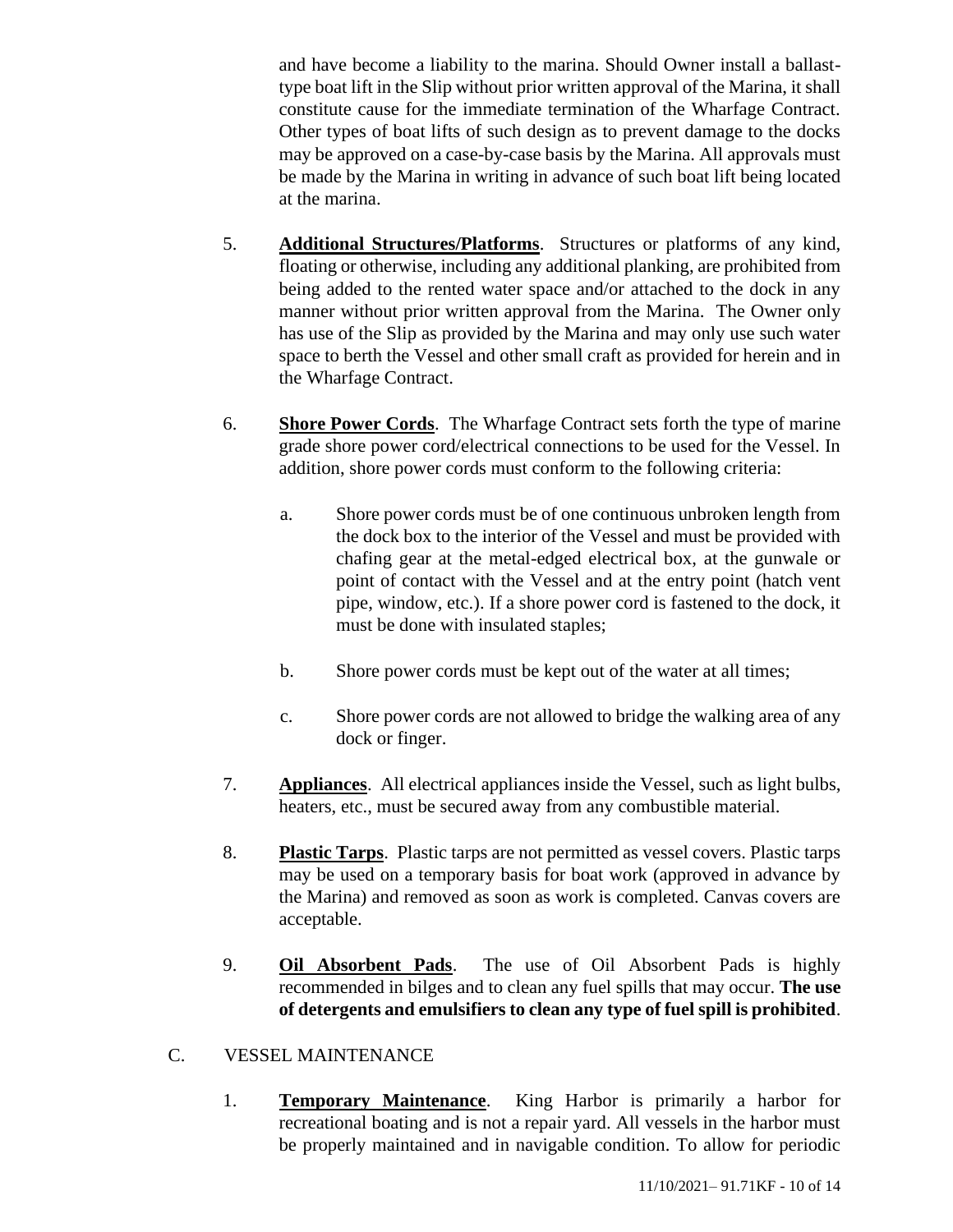maintenance, a vessel may not be unnavigable for more than one (1) calendar month per year.

- 2. **Ordinary Maintenance**. Ordinary maintenance to maintain the Vessel's appearance shall be permitted, such as regular cleaning, maintenance and replacement of all painted and varnished surfaces, all bright work, rigging, safety equipment and any other appurtenances of the Vessel. Ordinary maintenance shall be conducted in a manner to prevent debris from entering marina waters.
- 3. **Maintenance/Repair Limits**. Repairs exceeding 25% of the Vessel at any one time may not be performed in the slip. In such event, the Vessel will be required to be hauled out to dry dock for the repairs.
- 4. **Paint**. Owner shall limit the use of paint and paint remover and shall not permit the burning off of paint or the use of spray guns on the Vessel within the marina.
- 5. **Welding, Burning, or Cutting**. Welding, burning, or cutting using any device or attachment facilitating welding, burning or cutting on or within any vessel when docked in King Harbor except in the area designated as the commercial boatyard (King Harbor Marine Center) is prohibited.
- 6. **Boat Workers/Independent Contractors**. Boat workers, independent contractors, and other companies Owner has hired to perform tasks on the Vessel are required to sign in with the Marina Office and execute a Premises Access Agreement. They are also required to carry liability insurance with minimum per-occurrence policy limits of \$500,000, have a City of Redondo Beach business license, and provide worker compensation insurance for their employees. Owner shall verify the existence of said insurance before permitting work aboard the Vessel.

#### <span id="page-10-0"></span>**IV. USE OF WATER WITHIN THE HARBOR**

- A. GENERAL
	- 1. **Fishing**.No fishing is allowed in the Marina including from docks, boats, walkways adjacent to the water, and the rock rip-rap.
	- 2. **Fish Cleaning**. Depositing in marina waters any dead animal, fish, bait or the cleaning of fish on any dock, sidewalk or land area in the marina is prohibited.
	- 3. **Motor-In/Out**.All vessels are **requested** to "motor-in" and "motor-out" of the harbor and are **required** to "motor-in" and "motor-out" of the fairways between docks and into/out of any boat spaces.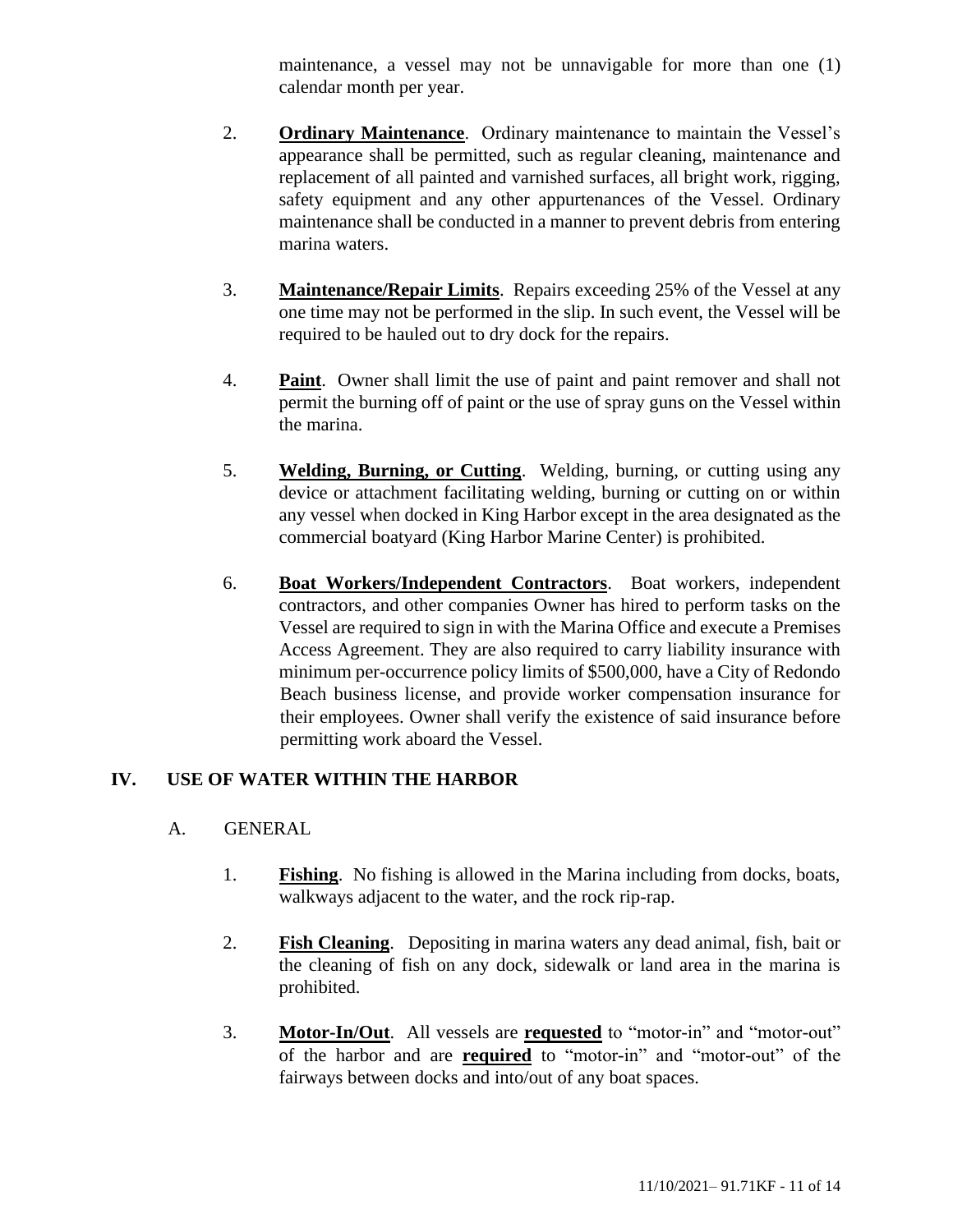- 4. **Underwater Activity**. No one shall engage in skin diving or any underwater activity anywhere east of the breakwater within the harbor waters without first obtaining a written permit from the Harbor Master.
- 5. **Swimming**. Swimming, or any person floating on a surfboard or surfmat, anywhere east of the breakwater within the Harbor is prohibited.
- 6. **Use of Fairways**. The fairways between docks may only be used to enter and leave the Slip and/or for security checks by the Harbor Master and Marina. Fairways may not be used for general recreation of any kind (this includes casual undirected boating activity).
- 7. **Collision with Unattended Vessel**. Any operator of a boat that collides with any unattended vessel is required to immediately secure his/her vessel and notify the owner of the struck vessel of the name and address of the operator and/or owner of the striking vessel either in person or by leaving a note in a conspicuous place. In addition, the striking boat operator shall immediately report the incident to the Harbor Master and the Marina. This Section also applies to collisions with an attended vessel.
- 8. **Speed Limit**. The prima facie speed limit in the harbor is no-wake, steerage only at five (5) nautical miles per hour unless otherwise posted.
- 9. **Improper Vessel Handling**. Improper or unsafe boat handling by the Owner, his/her guests or invitees shall be just cause for the immediate termination of the Owner's Wharfage Contract.
- 10. **Reverse Gear Required**. Every power or motor-driven vessel in marina/harbor waters must have a reverse gear or the means to reverse and stop the vessel.

#### <span id="page-11-0"></span>**V. TRASH DISPOSAL AND SANITATION**

#### A. TRASH

- 1. **Trash/Recyclables**. Non-hazardous trash/recyclables shall be deposited in the dumpsters/recycling bins, respectively, located near the gangway of each dock.
- 2. **Waste Materials**. Owners and their guests shall not throw, discharge or deposit from any Vessel or float any solid or liquid material, including but not limited to, refuse matter, oily bilges, galley drain water, or inflammable liquid ("Waste Materials") into the water or upon Marina's premises. Vessels with automatic bilge pumps shall be maintained in a manner that will prevent Waste Materials from being pumped automatically into marina waters. All Waste Materials shall be deposited in the appropriate receptacles within the Marina's premises, subject to the Marina's supervision.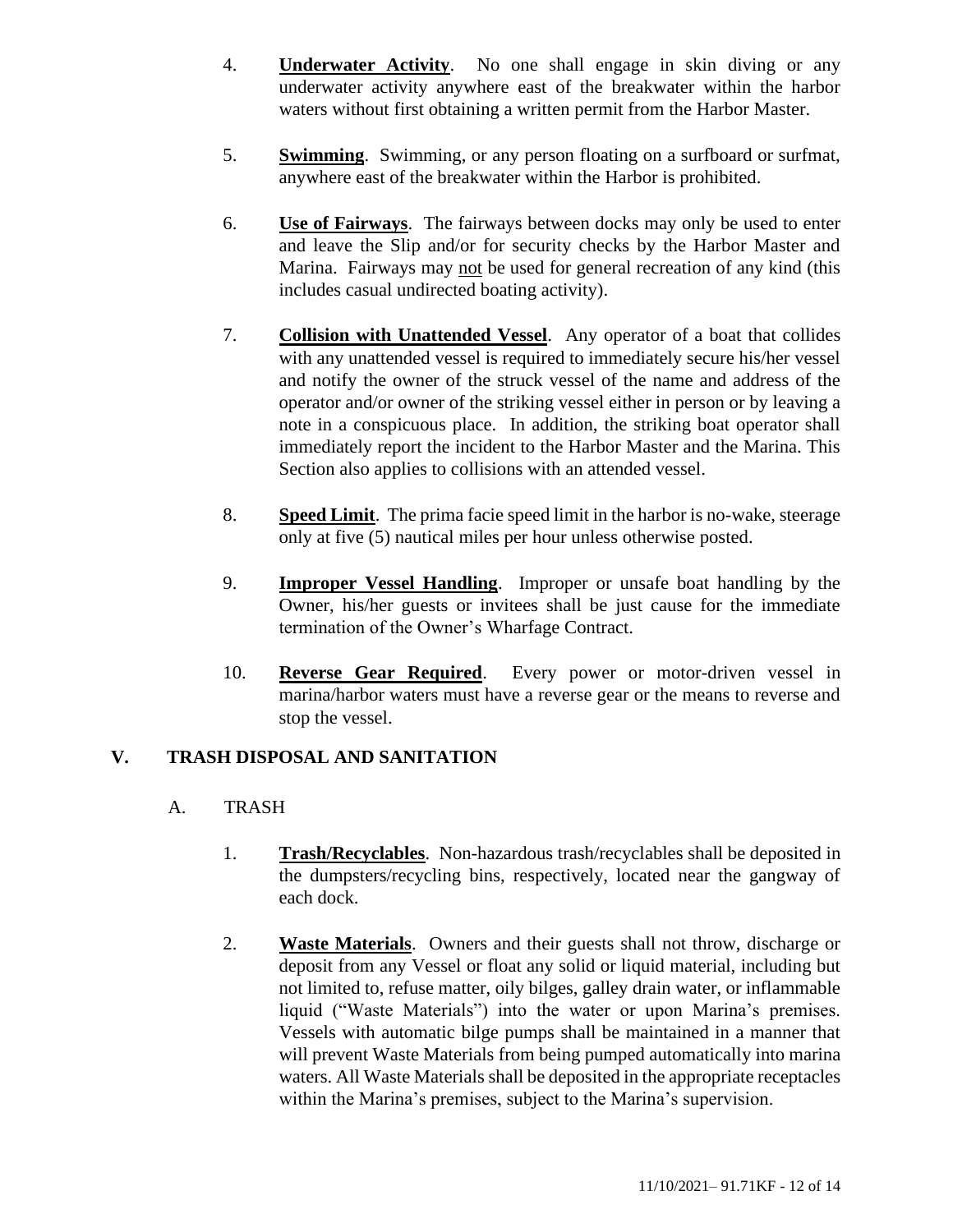- 3. **Hazardous Materials**. Oil and other contaminates must be delivered to an approved dumping facility. There is a Hazardous Waste Collection Facility located at 2420 Marine Ave., Redondo Beach that accepts a wide variety of hazardous materials (proof of residency in Redondo Beach or Manhattan Beach is required).
- 4. **Trash Disposal Charges**. Owner's account will be charged double the direct labor costs of Marina personnel plus any other direct costs required to remove any trash caused by Owner that is not properly disposed of.
- 5. **Toilet Devices**. The Wharfage Contract sets forth the terms and conditions regarding the use of onboard sanitation devices. In addition to those terms and conditions contained therein, the Owner shall not empty any sanitation device in any toilet or lavatory facility on Marina's premises.

## <span id="page-12-0"></span>**VI. MISCELLANEOUS**

#### A. GENERAL

- 1. **Solicitations**. Soliciting business, selling goods, wares, merchandise, or services is prohibited in the marina without the prior express written permission of the Marina.
- 2. **Signs**. The posting of advertising signs, for-sale signs, or notices on any vessel or on the Marina's premises is prohibited without the prior express written permission of the Marina.
- 3. **Washing/Repair of Vehicles**. The washing of vehicles or the (other than minor) repair of vehicles is prohibited within the Marina's premises.

#### B. PETS IN THE MARINA

- 1. **Pets are discouraged in the Marina at any time**.
- 2. No pets are allowed beginning November 15, 2002. Anyone with a pet is in violation of Marina rules and is subject to cancellation of their contract.
- 3. No pet shall be kept on the premises, except ADA-qualified service animals that are individually trained to do work or perform tasks for a person with a disability. Animals for comfort or emotional support are not qualified as service animals under the ADA. Service animal fraud is a crime under California Penal Code 365.7(a).
- 4. All dogs must be on a leash and under direct control of their owner at all times.
- 5. All dogs in the marina are required to be licensed.